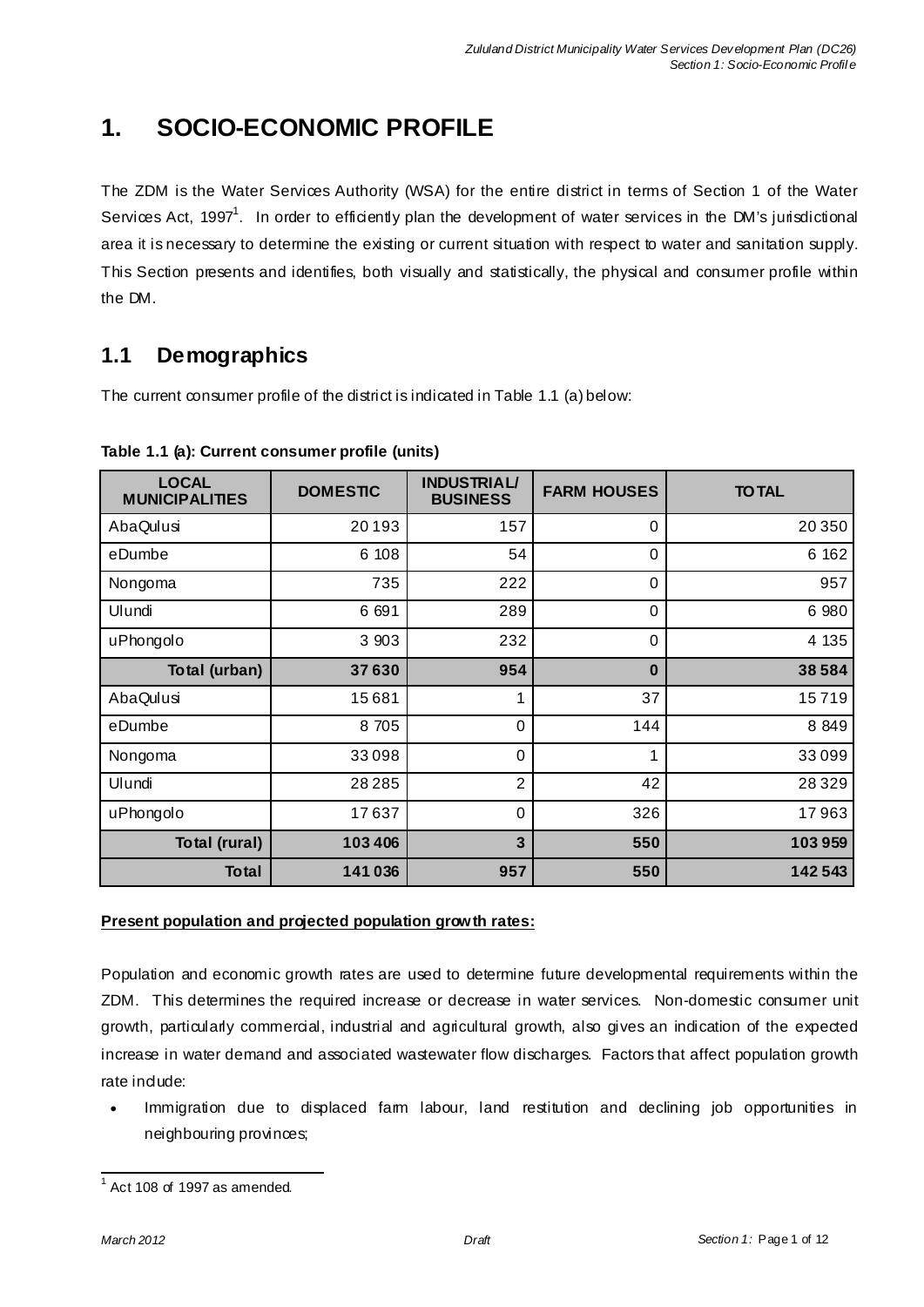- Emigration to urban centres or outward migration from the region in search of job opportunities; and
- The HIV/AIDS epidemic that is predicted to seriously affect economically active persons (18-45 years). Full-blown AIDS sufferers who are unable to continue working may return home to the rural areas. This may be an internal urban/rural shift, or migration from urban areas outside the DM. With the prevalence of HIV/AIDS, especially in KZN, it is important to ensure adequate water services provision in the rural areas.

The following two graphs show urban and rural percentage household growth per LM in the district between 2001 and 2007.



**Figure 1.1 (a): % Urban Household Growth per Local Municipality**

*Data derived from 2001 Census and 2007 Aerial Photography*



**Figure 1.1 (b): % Rural Household Growth per Local Municipality**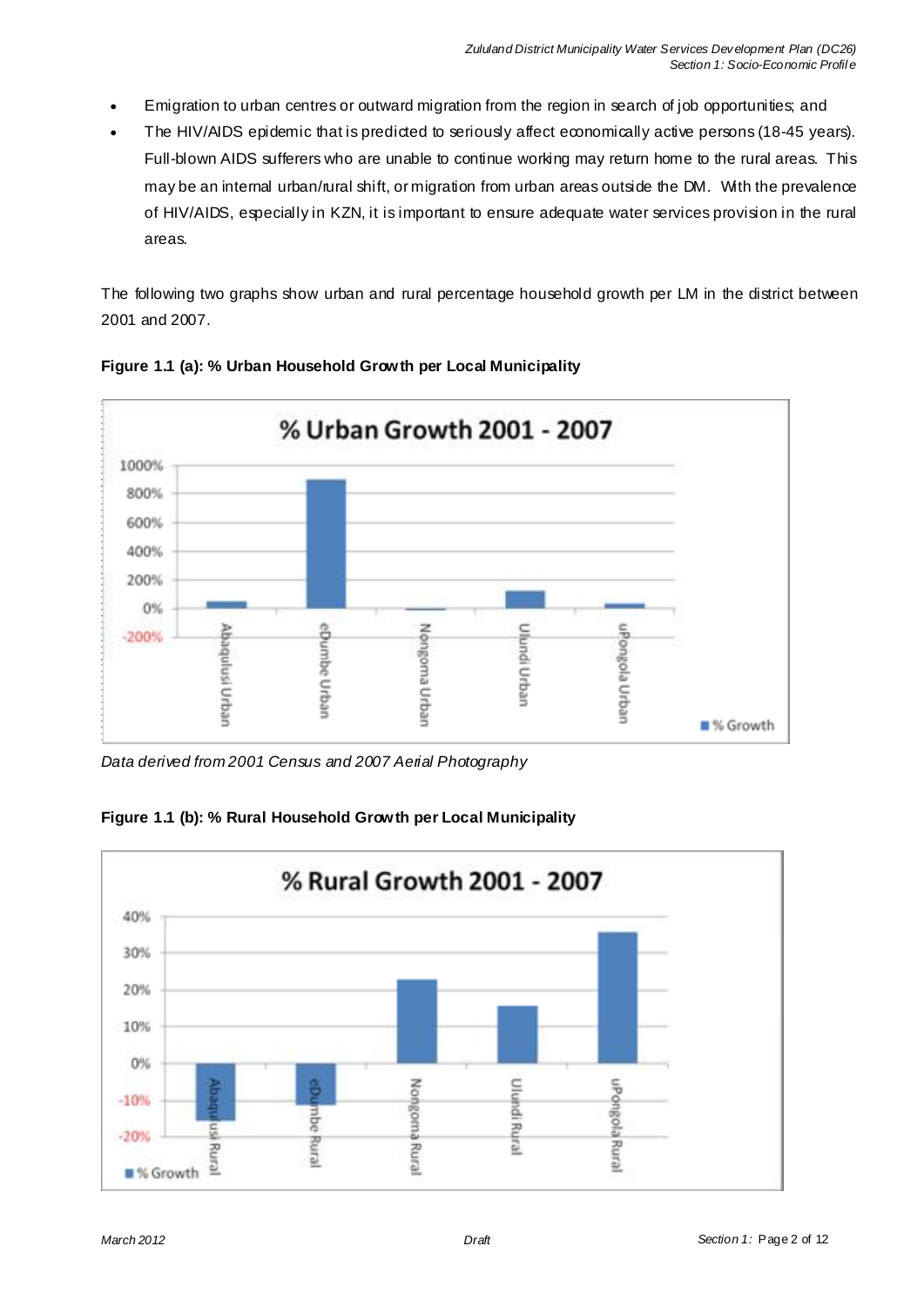### *Data derived from 2001 Census and 2007 Aerial Photography*

The two figures shown above illustrate a tendency for a reduction in the rural population in Abaqulusi and eDumbe with significant growth in the urban areas. The other municipalities have all experienced rural growth with only Ulundi showing significant urban growth as well.

The population growth rates are based on a DBSA Report $^2$  that provides estimated growth rates per province over five-year intervals, taking account of the impact of HIV/AIDS. Although the impact of HIV/AIDS is known to have a skewed effect on the age, gender and household structure of the population, there is currently limited statistical data on these factors. Therefore the growth rates for KZN have been applied to the ZDM population, as represented in Table 1.1 (b) below:

| <b>Period</b> | % Growth rate | <b>Growth factor</b> | <b>Population</b> |
|---------------|---------------|----------------------|-------------------|
| 2001-2005     | 1.44%         | 1.074                | 711,607           |
| 2001-2004     |               | 1.059                | 822,732           |
| 2004-2005     |               | 1.015                | 943,715           |
| 2006-2010     | 0.96%         | 1.049                | 957,701           |
| 2011-2015     | 0.58%         | 1.029                | 1,004,561         |
| 2016-2020     | 0.08%         | 1.004                | 1,034,035         |
| 2004-2020     |               | 1.100                | 1,038,181         |

#### **Table 1.1 (b): Population growth rate projections for the ZDM (2000 – 2020)**

*Source: DBSA (2000).* 

#### **Demographic trends and migration patterns:**

Demographic trends and migration patterns are difficult to predict but when comparing household data from aerial photography in 2001 to aerial photography in 2007 there appears to be some migration from rural households to the various urban centers in the district, which is consistent with the reality that can be seen in the field. The map attached below (Figure 1.1(c)) illustrates the migration of households between 2001 and 2007, as was seen from the different sets of aerial photography.

ZDM is currently in the process of revising the demographic details based on 2009/2010 aerial photography obtained from NGI in Cape Town. This will further assist the ZDM to analyse demographic trends and growth. The 2011 Census details is said to be available during 2013. This will allow the ZDM to compare its demographic analysis with that of the 2011 Census, especially in terms of actual population trends, which cannot be obtained from aerial photography.

Settlement types as indicated in the provincial WSDP guidelines is summarised in the table below. These details will also be updated once the demographic verification process is completed:

<sup>-&</sup>lt;br><sup>2</sup> DBSA (2000).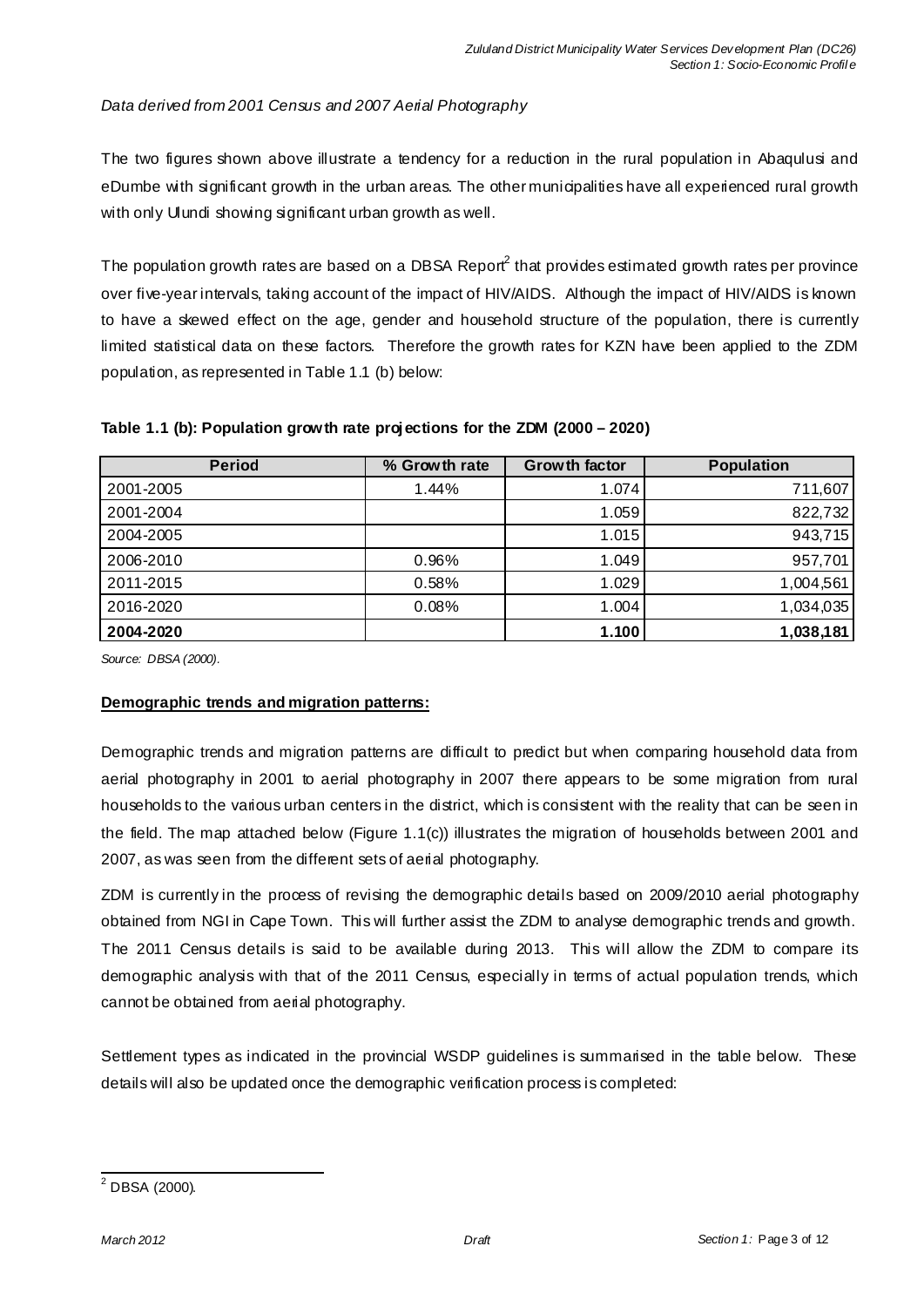|              |                                      |                          | <b>Households</b> | <b>Population</b> |
|--------------|--------------------------------------|--------------------------|-------------------|-------------------|
| <b>Class</b> | <b>Settlement Type</b>               | <b>Nr of Settlements</b> | 2007              | 2007              |
| Urban        | Urban - Formal Town                  | 4                        | 4,920             | 33,274            |
|              | Urban - Ex Homeland Town             | 13                       | 9,292             | 62,842            |
|              | Urban - Former Township              | 4                        | 14,024            | 94,845            |
|              | Urban - Working Town                 | 6                        | 1,286             | 8,697             |
|              | Urban - Service Centre               | 11                       | 1.456             | 9,806             |
|              | Urban - Squatter Camp                |                          | 323               | 969               |
| Rural        | Urban Fringe - Informal Settlement   | 19                       | 8.798             | 64,336            |
|              | Per-Urban - Squatter Camp            |                          | 116               | 348               |
|              | Rural - Formal Dense > 5000          |                          | 2.595             | 17,550            |
|              | Rural - Formal Dense <5000           | 35                       | 8,826             | 59,689            |
|              | Rural - Scattered Dense              | 6                        | 1.928             | 13,038            |
|              | <b>Rural - Scattered Low Density</b> | 49                       | 6,926             | 46,840            |
|              | Rural - Scattered Very Low Density   | 969                      | 73.659            | 498,202           |

### **Table 1.1 (c): Settlement Types for ZDM**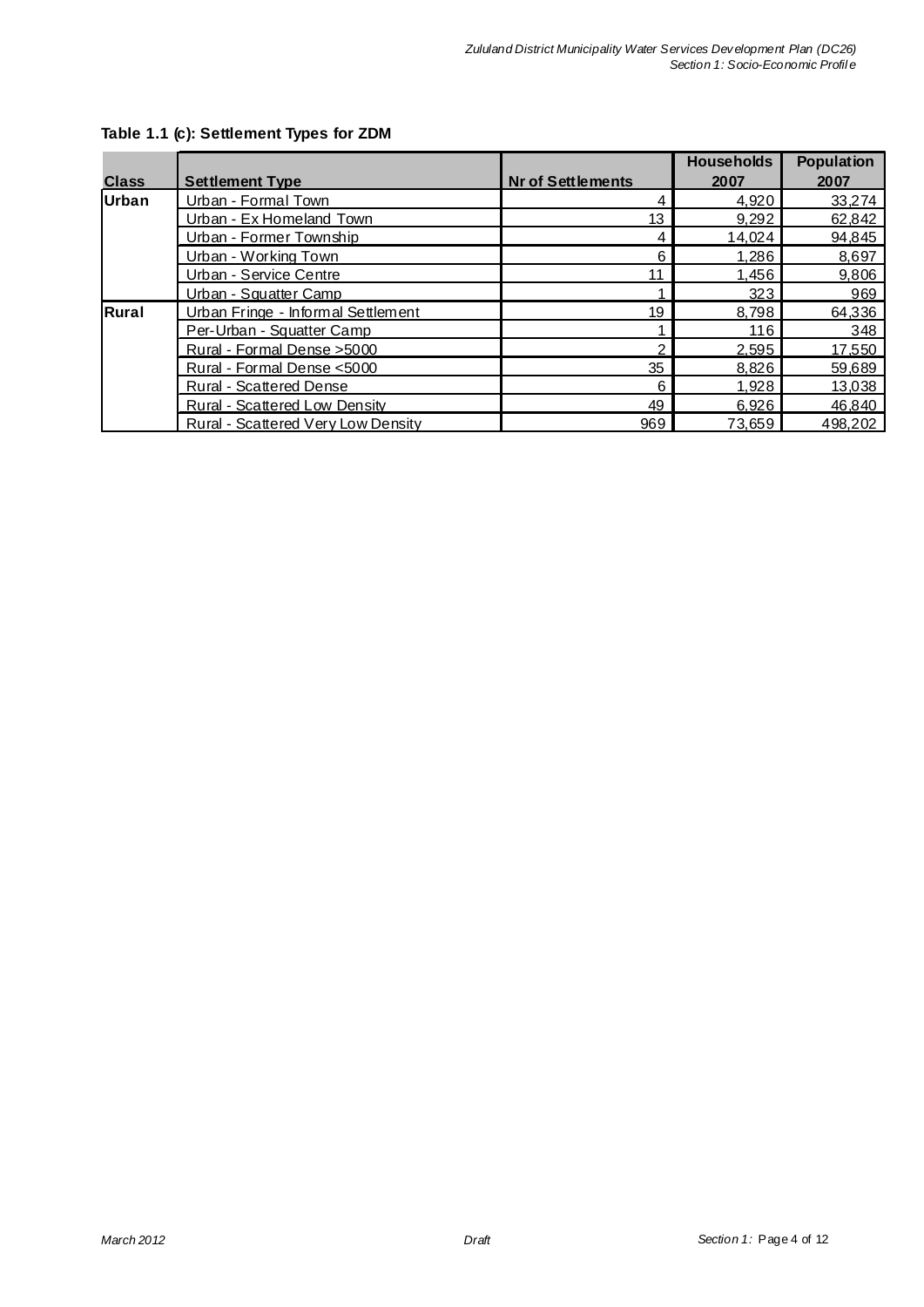

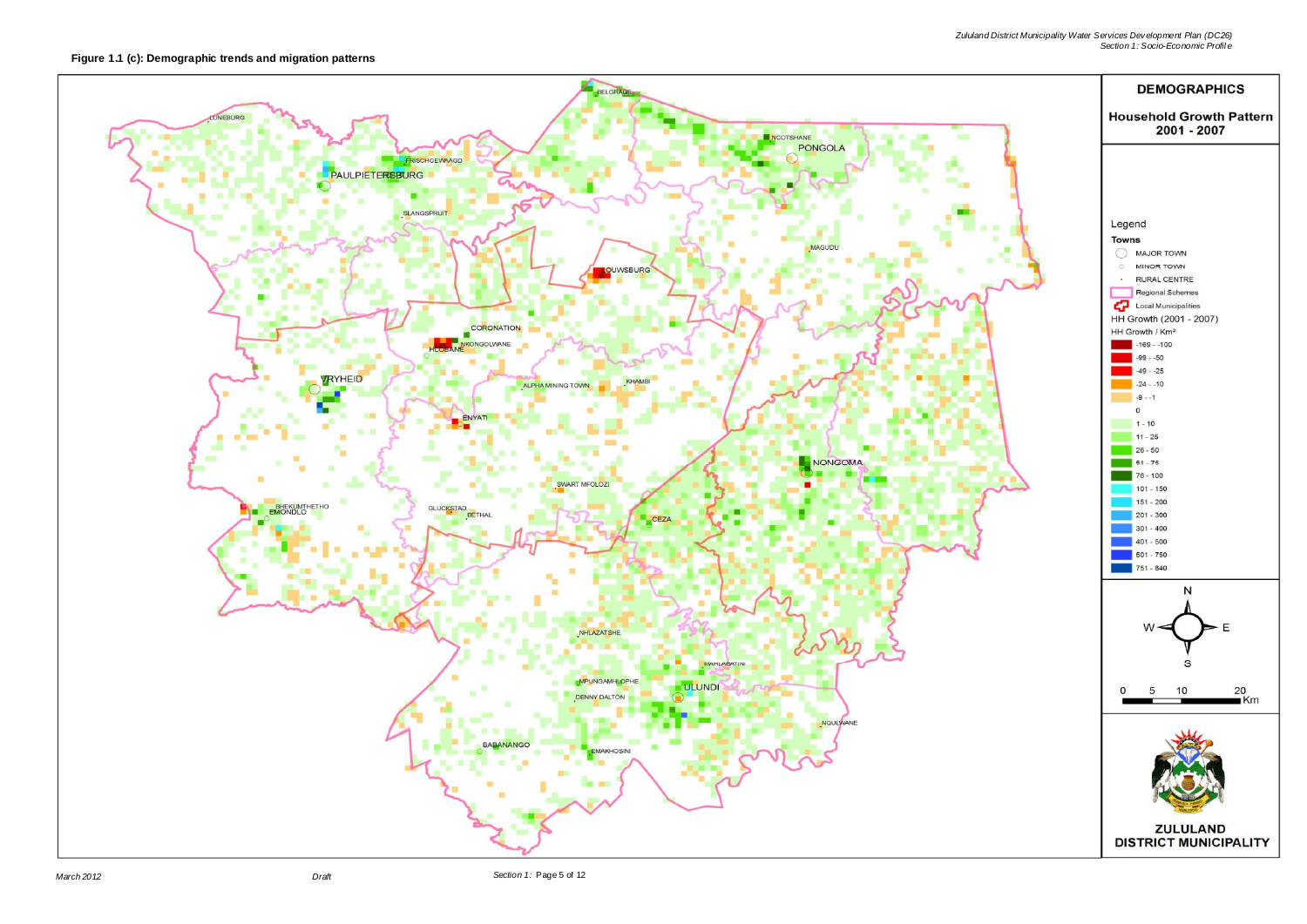### **Age and gender profile:**

The age characteristics of the District's population are shown in the table hereunder:

|  |  |  | Table 1.1 (c): Percentage Age Breakdown |
|--|--|--|-----------------------------------------|
|--|--|--|-----------------------------------------|

| Age Breakdown for the ZDM (2001 census) | %     |
|-----------------------------------------|-------|
| Age: $0 - 4$ years                      | 14%   |
| Age: $5 - 9$ years                      | 15%   |
| Age: 10 - 14 years                      | 15%   |
| Age: 15 - 19 years                      | 12%   |
| Age: $20 - 24$ years                    | 9%    |
| Age: 25 - 29 years                      | 6%    |
| Age: $30 - 34$ years                    | 5%    |
| Age: $35 - 39$ years                    | 5%    |
| Age: $40 - 44$ years                    | 4%    |
| Age: 45 - 49 years                      | 3%    |
| Age: $50 - 54$ years                    | 2%    |
| Age: $55 - 59$ years                    | 2%    |
| Age: $60 - 64$ years                    | 2%    |
| Age: $65 - 69$ years                    | 2%    |
| Age: 70 - 74 years                      | 1%    |
| Age: 75 - 79 years                      | 1%    |
| Age: $80 - 84$ years                    | $0\%$ |
| Age: 85+ years                          | 0%    |
| Age: unspecified                        | 1%    |

*Source: 2001 Census* 

The female population (54%) is significantly higher than the male population (46%) which could be attributed to migration patterns in the province in general.

## **1.2 Health**

Water is the essence of life. A person requires a sufficient quantity of good quality water to maintain a state of good health; therefore the provision and quality of water services is required to ensure a sufficient standard of health and hygiene. The quality of water supplied must be sufficient to maintain good health, and sanitation services must provide households with hygienic conditions that will not harbour disease. Figure 1.2 (a) and Figure 1.2 (b) below indicate the current status of water and sanitation services at hospitals and dinics in the district: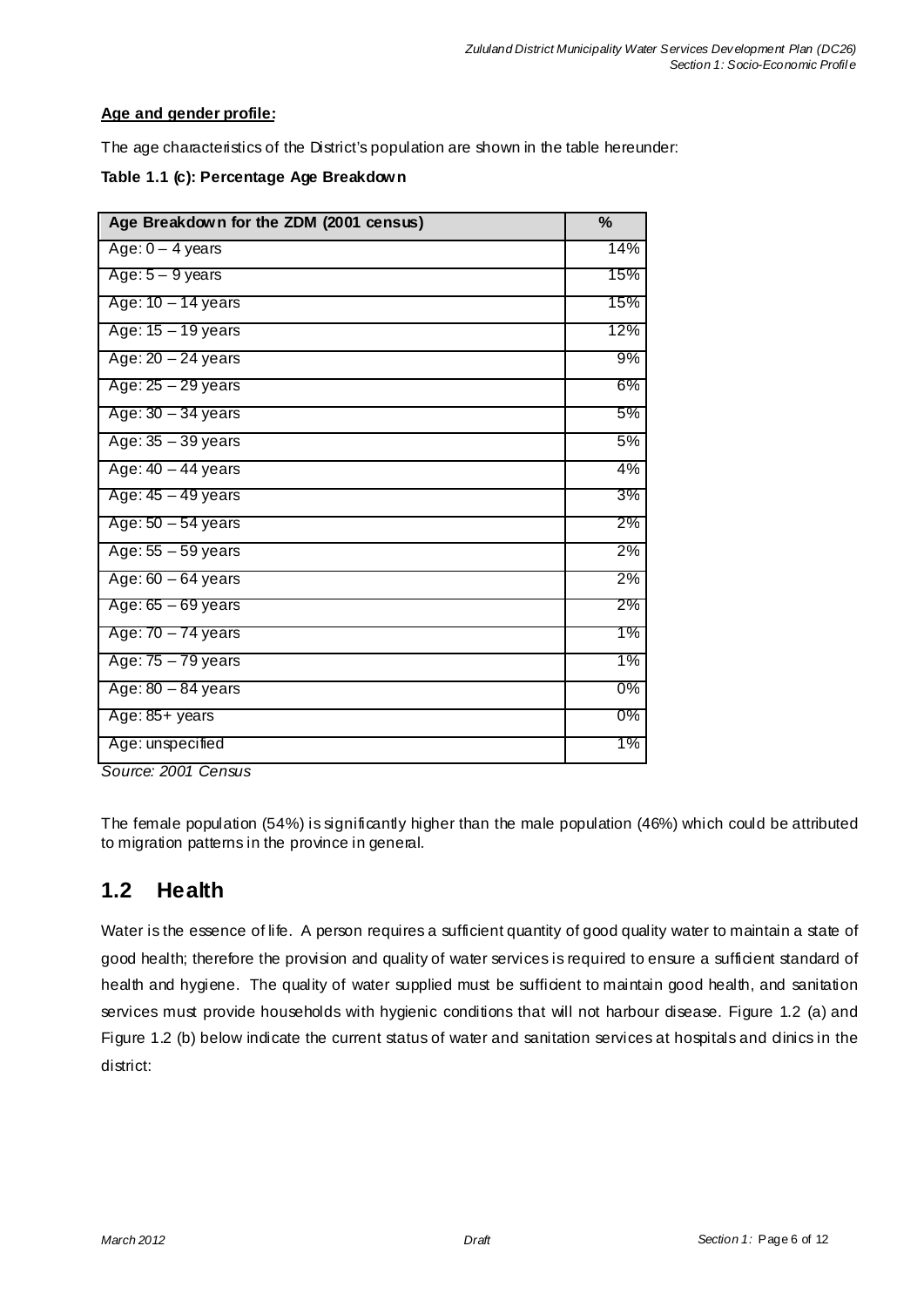**Figure 1.2 (a): Current status of water services at clinics and hospitals in the district**

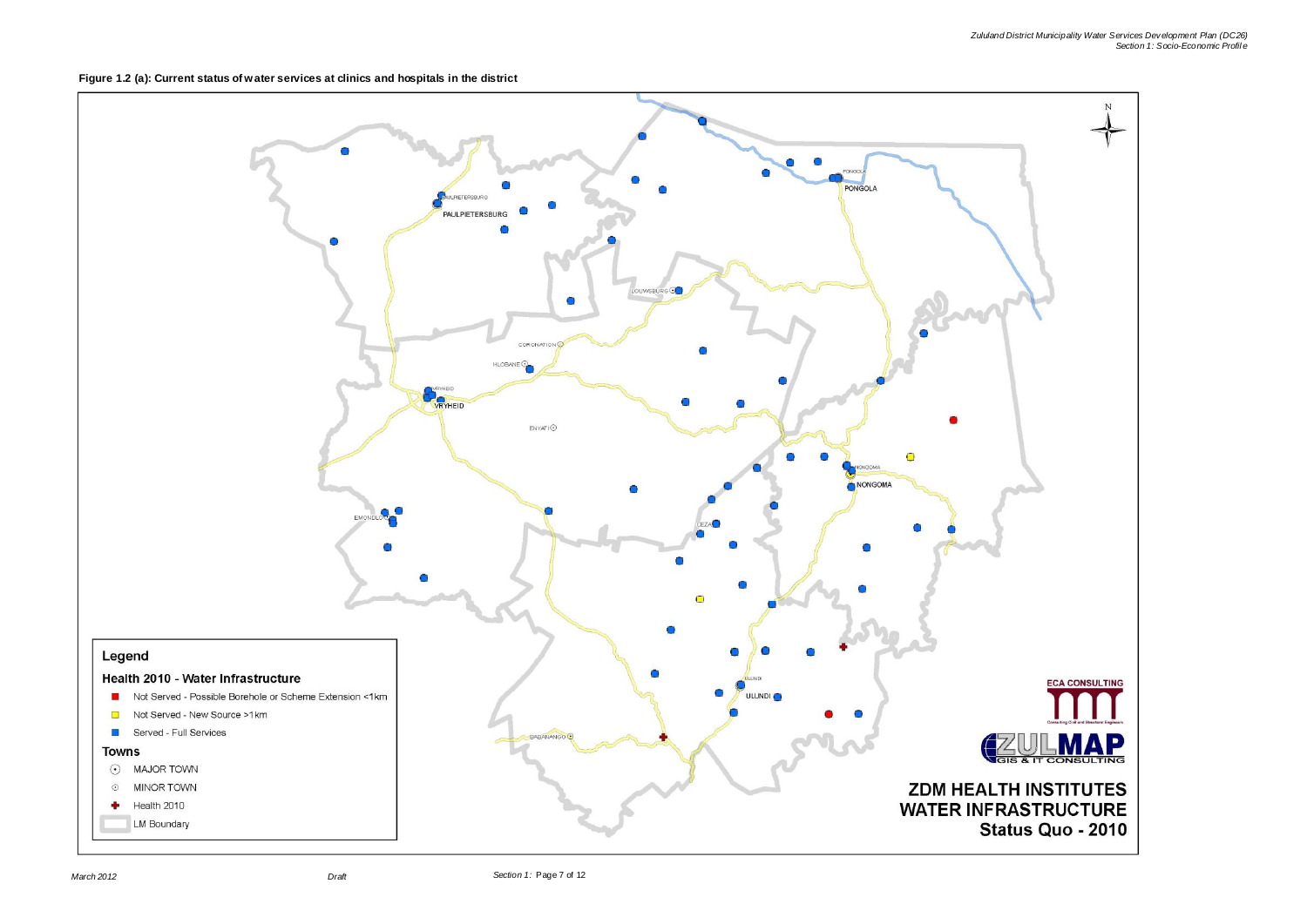**Figure 1.2 (b): Current status of sanitation serv ices at clinics and hospitals in the district**

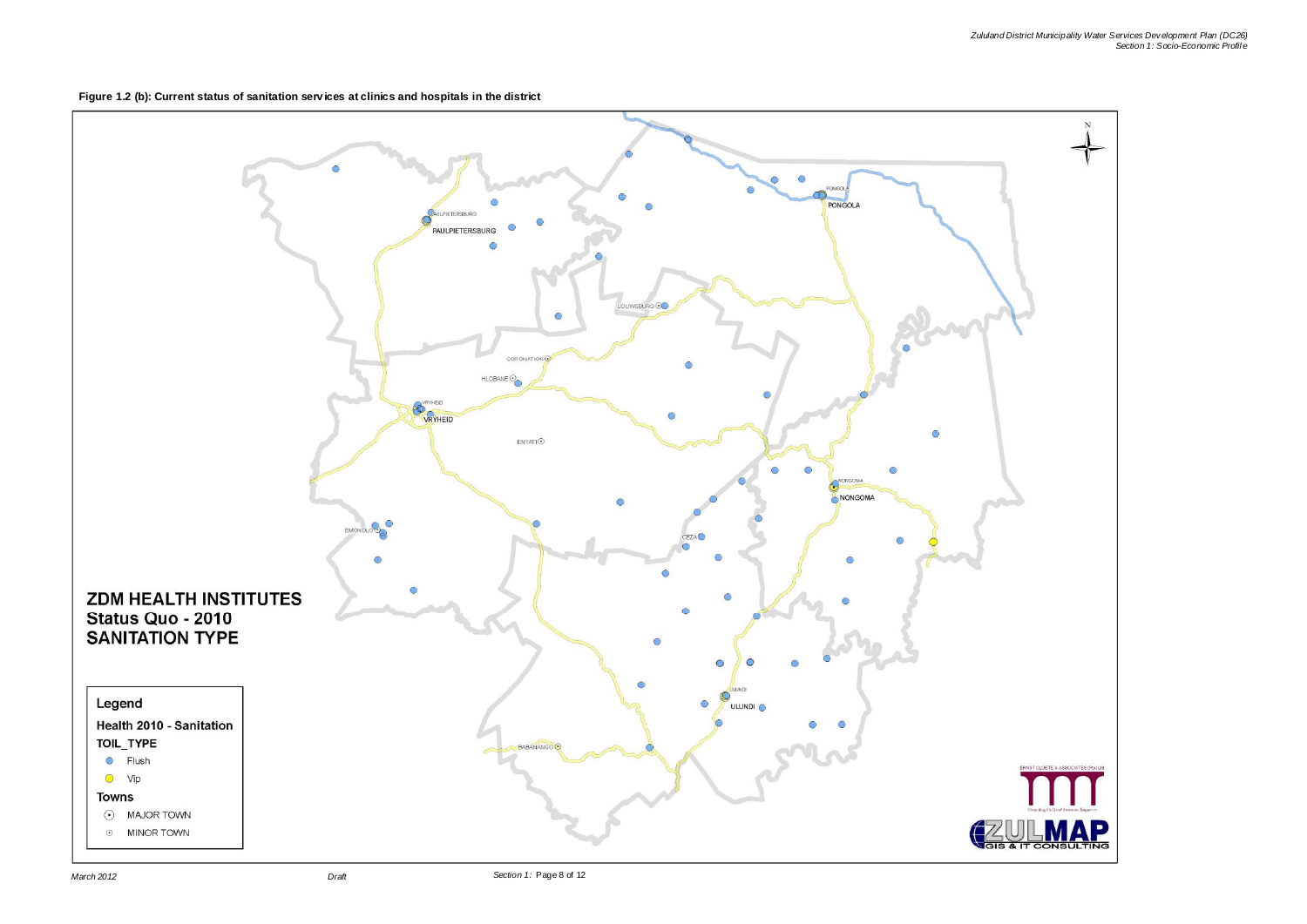It is very important to consider the prevalence of **HIV/Aids** and the impact it has on the socio-economic conditions of the District. HIV/Aids will have a significant negative impact on the whole South African society and with Zululand being no exception. The implications are as follows:

KwaZulu-Natal's present share of the South African population is about 21%. This is expected to remain constant over the next 20 years under a "low impact" HIV/AIDS scenario, according to the DBSA. However, KZN had the highest recorded HIV-positive rate in the country between 1997 and 1999, indicating that the impact is likely to be more severe than in the rest of South Africa, rather than less so. The Department of Health national statistics estimated KZN's HIV prevalence rate at 32,5% in 1999. The KZN's Office of the Premier reports that 'the prevalence appears to be higher among women than among men. Women are infected considerably earlier than men. Among women, prevalence rises sharply from about 15 years, reaches a peak at 25-30 years then begins to taper off. Among men, it rises sharply from about 20 years then peaks from about 35-40. This suggests that older boys and men are infecting large numbers of young women and girls. There is also survey evidence that, for a significant percentage of youth, sexual activity commences at very young ages.' In geographic terms, the highest prevalence rates in KZN were found in Pietermaritzburg (35%), Durban (34,8%), Jozini (32,7), **Ulundi** (32,3) and Ladysmith (31,8%).

# **1.3 Employment and income**

The following table and figure provides a comparative breakdown of the annual household income in the Zululand District Municipality.

| Household Income Breakdown for the ZDM            |       |       |
|---------------------------------------------------|-------|-------|
| Derived household income: none                    | 21%   | 22709 |
| Derived household income: R1 - R2 400             | 12%   | 12358 |
| Derived household income: $R2401 - R6000$         | 22%   | 23222 |
| Derived household income: R6 001 - R12 000        | 14%   | 15086 |
| Derived household income: R12 001 - R18 000       | 7%    | 7618  |
| Derived household income: R18 001 - R30 000       | $6\%$ | 6532  |
| Derived household income: $R30001 - R42000$       | 3%    | 3186  |
| Derived household income: R42 001 - R54 000       | 2%    | 2207  |
| Derived household income: R54 001 - R72 000       | $2\%$ | 1941  |
| Derived household income: R72 001 - R96 000       | 1%    | 1319  |
| Derived household income: R96 001 - R132 000      | 1%    | 1005  |
| Derived household income: R132 001 - R192 000     | 0%    | 520   |
| Derived household income: R192 001 - R360 000     | $0\%$ | 304   |
| Derived household income: R360 001 or more        | 0%    | 150   |
| Derived household income: n/a: institution/hostel | $0\%$ | 328   |
| Derived household income: unspecified/dummy       | 8%    | 8547  |
| Source: 2001 Census                               |       |       |

### **Table 1.3 (a): Household Income Breakdown for the ZDM**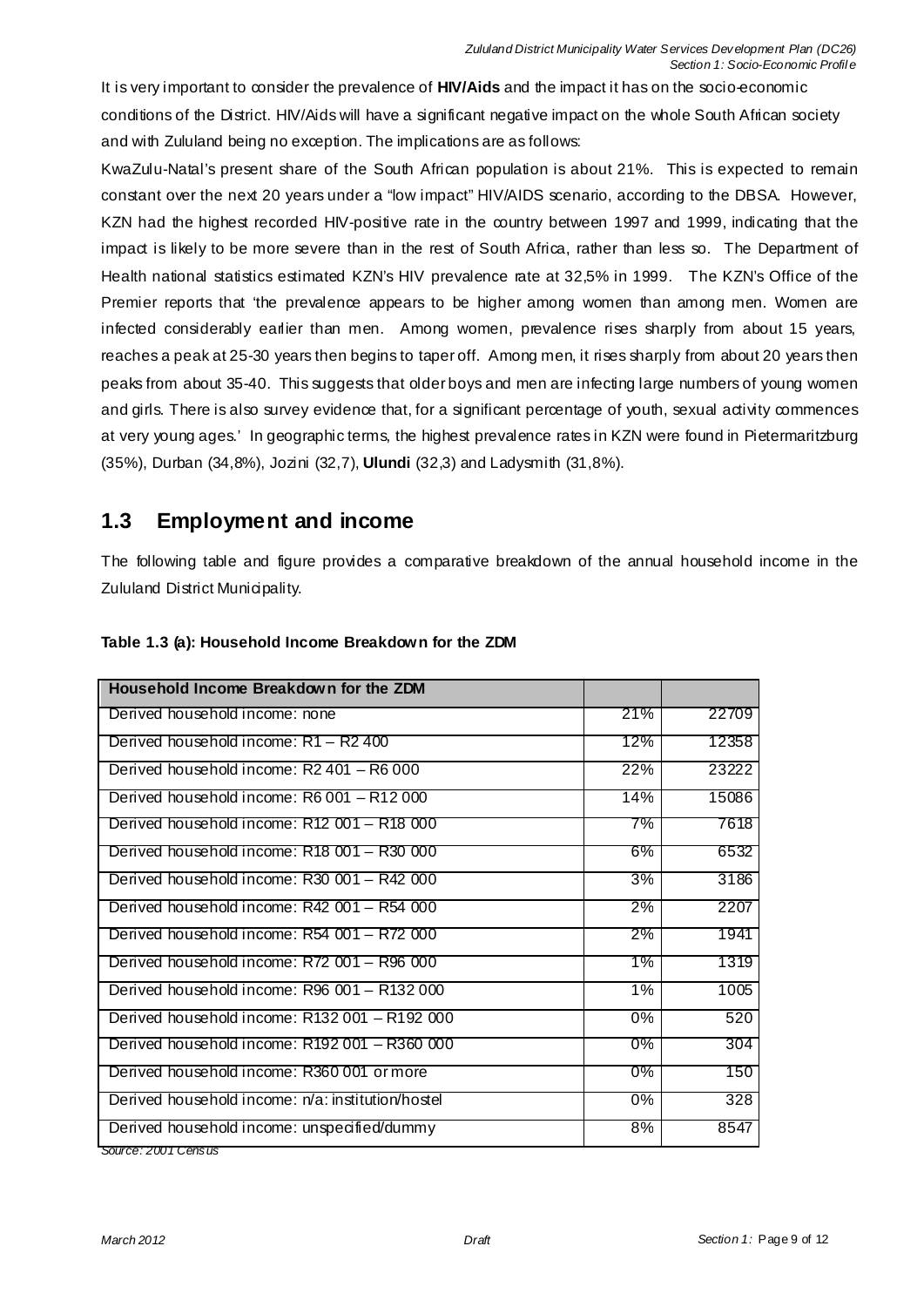Employment levels are shown in the following table:

| Employment Breakdown for the ZDM (2001 census)        |      |
|-------------------------------------------------------|------|
| Employment status: employed                           | 38%  |
| Employment status: unemployed, looking for work       | 47%  |
| Employment status: not working – not looking for work | 13%  |
| Employment status: unspecified                        | 1%   |
|                                                       | 100% |

At overleaf, a graph is attached that represent the education levels of the Zululand population. There is a correlation between income, employment and education levels as can be seen from the tables and graphs referred to.

### **Figure 1.3 (a): Levels of education**



#### **Poor household definition**

The definition of a poor household in terms of water services is required to assist the ZDM in the implementation of free basic water and sanitation, and the efficient, effective and sustainable use of the equitable share. The poor household definition relates to income poverty, or the lack of sufficient income to satisfy basic and essential needs such as food, clothing, energy and shelter. This definition therefore should be in line with the ZDM's Indigent Policy that is used for all free basic services, and usually relates to the total monthly household income.

In terms of a National Government policy, free basic water relates to a level of water supply derived from the World Health Organisation standard (25 litres per person per day) that is sufficient to promote a healthy living.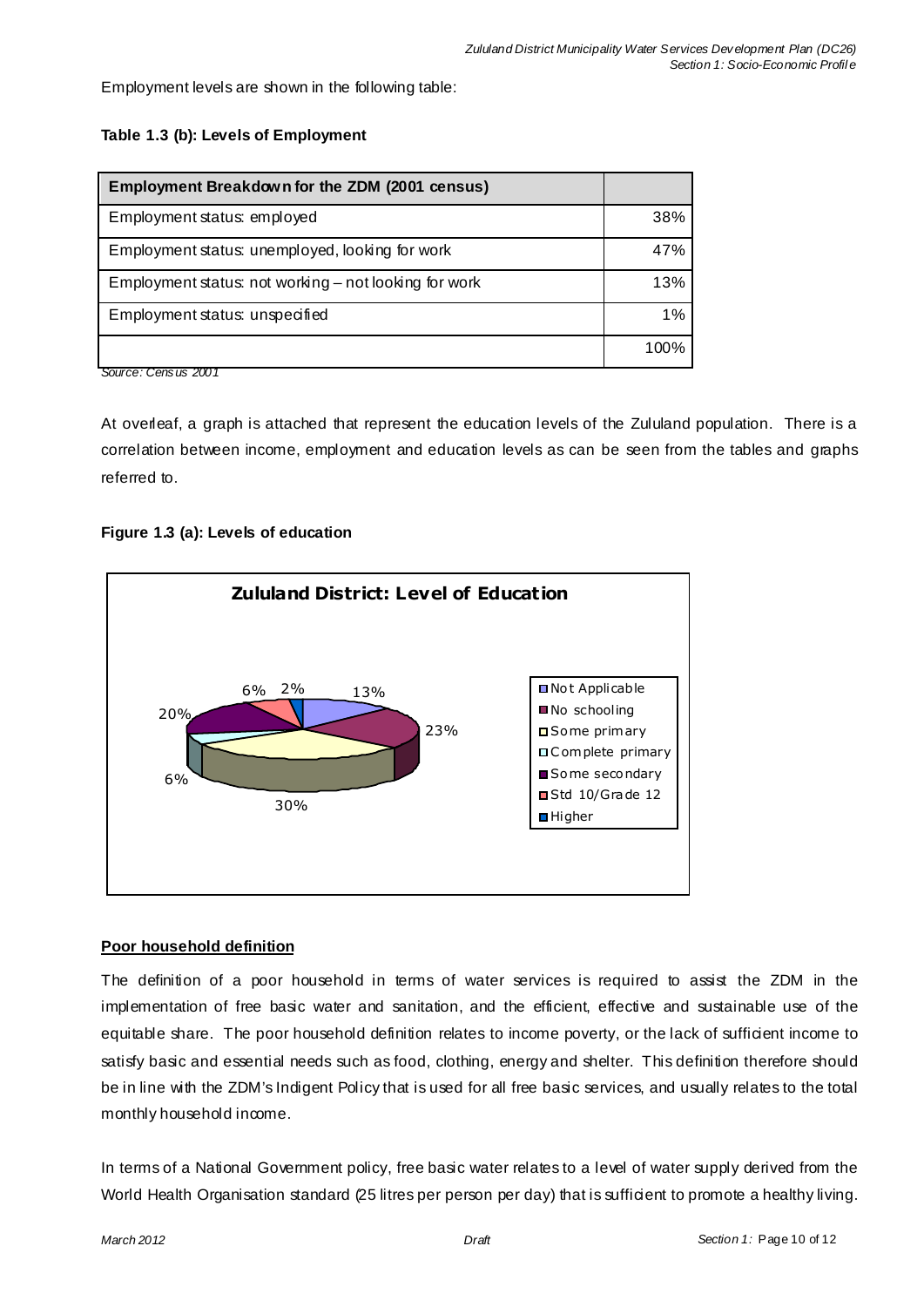Based on an average household of 8 persons, this amounts to 6,000 litres (or 6 kl) per household per month. As part of free basic sanitation, the National policy deals with level of service only. However, the long-term O&M component still requires clarification. Although a broad national policy commitment exists to extend free basic services to all households, poor households, for whom free basic services represent a significant poverty alleviation measure, are the primary targets. In addition, the ZDM must ensure long-term su stainability in the implementation of these policies. Taking into account the socio-economic standing of persons living within the ZDM area of jurisdiction, the potential income and expenditure for water services, and the contribution of equitable share, the ZDM poor household definition is set out below.

#### **Proposed definition of poor household by the municipality:**

**All households earning a combined income of less than R 800 per month.** 

### **1.4 Economic sectors, GGP contribution and employment**

The ZDM constitutes 16% of the area and ±8.5% of the population of KZN. The contribution to the Gross Geographic Product (GGP) of the province and that of individual sectors to the current local GGP still needs to be assessed. The relative contribution of each sector during the 1990s, highlight the dominance of mining and quarrying. However, owing to the effects of open market policy on coal mining and agriculture the ZDM experienced an economic dedine in these sectors during the late 1990s. Nevertheless, over this period agriculture, social services and trade have increased their contribution to employment, whereas manufacturing has decrease its contribution and mining has remained the same.

| Table 1.4 (a): Economic sector contribution to GGP. |  |
|-----------------------------------------------------|--|
|-----------------------------------------------------|--|

| <b>Economic sector</b>           | Total no. of<br>employees | No. of local<br>employees |
|----------------------------------|---------------------------|---------------------------|
| Government                       | Unknown                   | Unknown                   |
| Manufacturing                    | 3 2 2 3                   | 3 2 2 3                   |
| Retail/Trade (incl. Tourism)     | 7539                      | 7539                      |
| Farming/Agriculture              | 11 276                    | 11 276                    |
| Utilities (power & water supply) | 391                       | 391                       |
| Mining                           | 1673                      | 1673                      |
| Social services                  | 18211                     | 18 2 11                   |
| Finance                          | 3 2 9 2                   | 3 2 9 2                   |
| Transport & communications       | 2838                      | 2838                      |
| Construction                     | 2 7 2 7                   | 2 7 2 7                   |
| <b>Total</b>                     | 51 1                      | 51                        |

*\*These values do not include the person employed within private households or undetermined categories – Census 2001.*